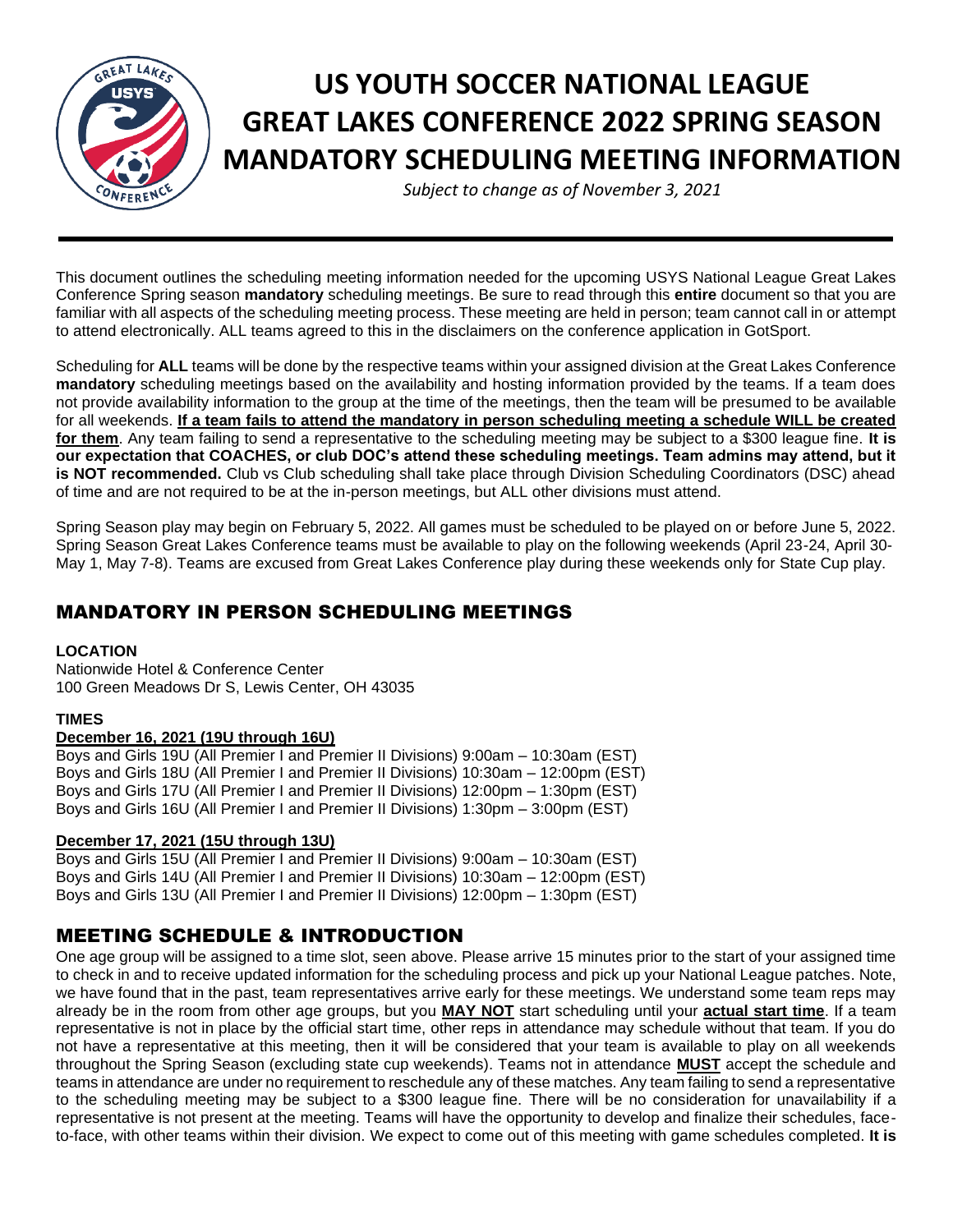**our expectation that COACHES, or club DOC's attend these scheduling meetings. Team admins may attend, but it is NOT recommended.** Many clubs will send 1-3 coaches to schedule all ages for their whole club.

## GENERAL SCHEDULING INFORMATION

Conference schedules will be overseen by the League Manager, who will have sole discretion in the manner by which game schedules are developed. Teams participating in the Great Lakes Conference must be available to play on the published conference dates. By submitting your team application, your team is committing to attend this meeting and play on the published dates for the conference.

## **OVERVIEW**

The Great Lakes Conference provides the opportunity for teams to schedule all games in a division in accordance with Great Lakes Conference Operating Procedures (COP's). All teams in a division must agree to the entire schedule. Availability of fields at Great Lakes Conference hosted sites is limited and will be provided to teams on a first completely approved scheduled, first served basis at the mandatory scheduling meeting. At the start of the mandatory scheduling meeting, a Division Scheduling Coordinator (DSC) will be assigned to each division by the group. The DSC will be responsible for completing the master sheet, having all teams sign and handing it to the scheduling staff to make copies to distribute to each team.

Time conflicts will occur for those coaches that coach multiple teams on Great Lakes Conference hosted weekends. The league is under no obligation to assist these coaches with their conflicts.

Once schedules are developed at the meeting, schedule changes are permitted only in accordance with Conference Scheduling Procedures. Please ensure that you understand these reschedule procures as it will save your team a lot of potential difficulties down the line.

## LOCATION OF GAMES – HOSTING

There are three (3) categories for hosting Great Lakes Conference games:

**Conference Hosted Weekends:** The Great Lakes Conference hosts games at a multiple field location. There will be additional costs to the teams for playing matches at Conference hosted weekend sites, to cover the additional fees required for facility costs and safely staffing these events.

**One-Off Hosting:** A team hosts a one-off game between itself and another team from within its division. Host bears all costs for hosting or if teams agree at the time of scheduling, the teams may share costs (usually for games played at a neutral location). Split costs must be agreed at the time of scheduling, otherwise host bears all costs.

**Club Hosting:** A team hosts a number of teams over a weekend amongst teams from within its division. Host team bears all costs for hosting or if the teams agree at the time of scheduling, the teams may share costs (usually for games played at a neutral location). Split costs must be agreed at the time of scheduling. **If any games are later moved off a club hosted weekend, you MUST notify the host club and change the host designation. Referee Assignors must be notified immediately.**

#### CONFERENCE HOSTED WEEKEND

The Conference hosted weekend will take place on the following weekend:

| Spring Season 2022 |               |                         |                                            |
|--------------------|---------------|-------------------------|--------------------------------------------|
| April 2-3          | Westfield, IN | Up to 7 fields (turf)   | \$200 per (3rd match an extra \$100)*      |
| May 6-8            | Westfield, IN | Spring College Showcase | \$250 per team (3rd match an extra \$100)* |

\*Denotes a Stay to Play weekend. We are required to use the housing companies in order to use these state-of-the-art facilities on this weekend. Housing information will be posted on the conference website after the scheduling meetings have been completed.

Please note that for all event weekends the per team fee covers 1 or 2 matches. If teams choose to only play in one match this fee cannot be prorated. For 3rd match fee details please see above. The fee's associated with these event weekends are to cover additional facility fees, staffing, medical coverage, event equipment etc. These event fees are in addition to your conference registration fee. ANY team that withdraws from a conference hosted event after the scheduled dates (not times) have been posted MUST still pay the event fee for that specific event.

**Clubs in Indianapolis will NOT be allowed to host club hosted events or one-offs in the Indianapolis area on the same weekends as our conference hosted event weekends at Grand Park.** If clubs attempt to schedule game to